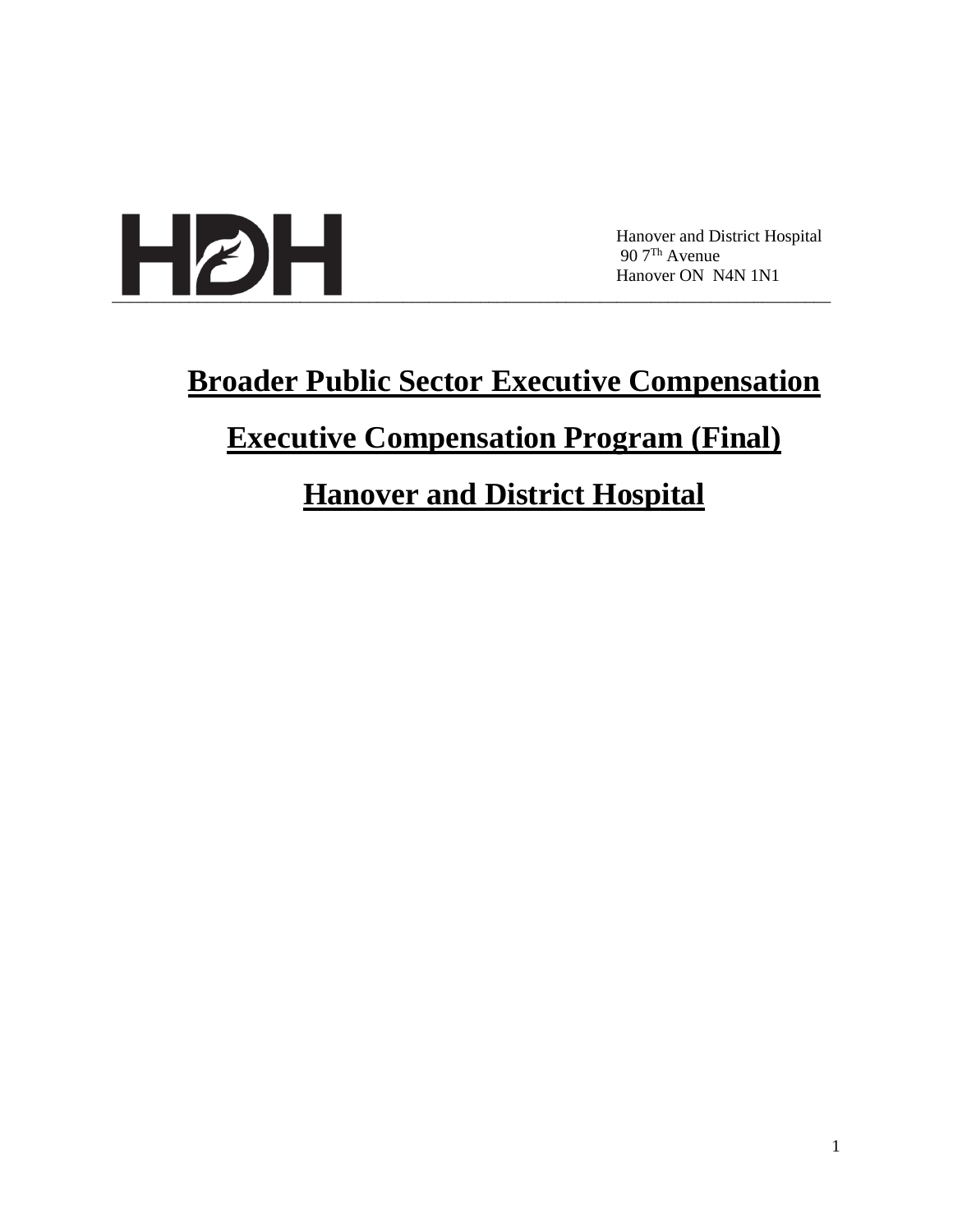### **1. Background**

In 2010, the Province legislated a two-year compensation freeze for all non-unionized employees in the Broader Public Sector(BPS) which prohibited increases to compensation, including rates of pay, pay ranges, benefits, perquisites and other payments, but allowed for employees to progress through the pay ranges if their terms and conditions of employment included a salary grid. In 2012, the Province lifted the compensation freeze for all non-unionized employees but continued a freeze on all elements of compensation for designated executives, including performance pay envelopes. These compensation restraint measures continue to apply until a compensation framework becomes effective for an employer, or by proclamation of the Lieutenant Governor.

In 2014, the Province approved the Broader Public Sector Executive Compensation Act, 2014 (BPSECA) which provides for the establishment of compensation frameworks, the details of which are outlined in Ontario Regulation 304/16, as amended by Ontario Regulation 187/17 (the Regulations), and the Broader Public Sector Executive Compensation Program Directive (the Directive).

Under the Regulations and the Directive, the Board of Governors of HDH is responsible for:

- Approving all wage increases for designated executives;
- Developing an Executive Compensation Program (ECP) that includes a compensation philosophy, salary and performance related pay caps based on a comparative analysis of each designated executive position using at least eight (8) comparable organizations, a maximum rate by which the total designated executive salary and performance-related pay envelope could be increased each year, and any elements of compensation provided exclusively to designated executives with a corresponding rationale;
- Submitting by September 29, 2017 to the Ministry of Health & Long Term Care the proposed ECP for approval;
- After receiving approval by the Ministry, seek public comment by posting its proposed ECP on its public-facing website for a minimum of thirty (30) days;
- Submitting to the Ministry a summary of the public feedback received and any changes being made to the program;
- Securing final approval by the Minister of Health & Long-Term Care of the ECP; and
- Approving the final ECP and post on its website.

## **2. Compensation Philosophy**

HDH is a leading health care organization providing quality, compassionate and cost-effective programs and services that continually meet and exceed the patient needs. HDH provides a full range of primary care hospital services and selected secondary care services to the population of Hanover and the surrounding rural municipalities.

Our vision is to be an innovative health care network and its primary goal is to collaborate with partners to ensure that the residents of the region receive the highest quality care possible.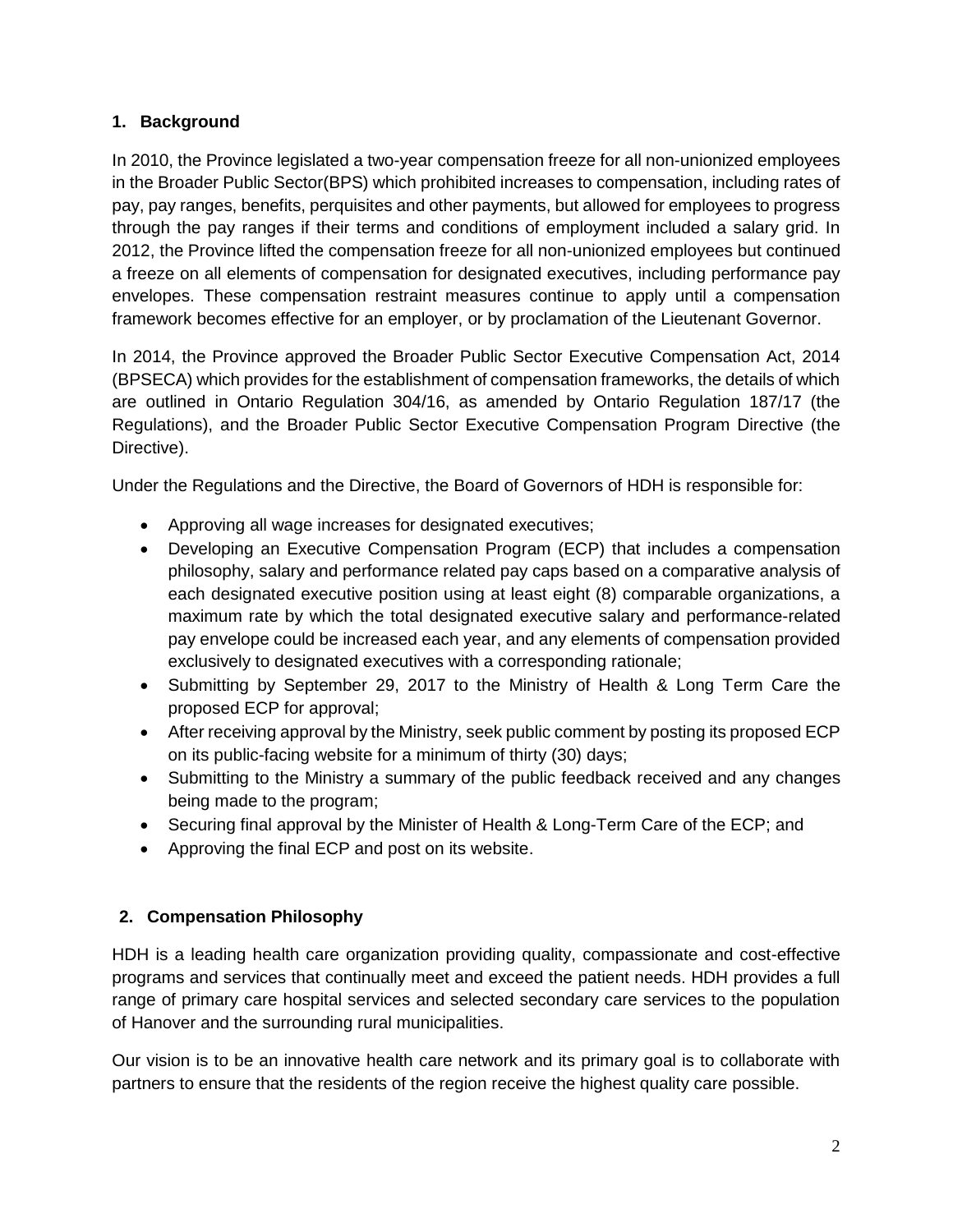We believe in partnering with acute, community and Long-term care health providers and South West LHIN to identify community service needs and the variation of services provided to ensure a full continuum without unnecessary duplication.

HDH's compensation philosophy is designed to:

- Allow HDH to attract, retain and motivate executive talent that will deliver on HDH's mission and strategy, as well as its operating goals, including Quality Improvement Plan ("QIP");
- Reward executives for the scope of their responsibilities and the delivery of high quality public services, as well as annual objectives;
- Recognize the uniqueness of HDH's competitive market in light of HDH's talent requirements in terms of culture, values and know-how;
- Provide market competitive total compensation for executives while reflecting the organization's affordability and accountability, avoiding excessive pay levels and other unwarranted compensation elements in accordance with the Framework directions. This includes capping executive compensation at the 50th Percentile of the maximum amounts of salary and performance-related pay of the relevant market; and
- HDH will seek to benchmark its executive compensation against appropriate comparators selected for similarity and fit related to: scope of responsibilities for executives, industries within which we compete for executives, size and budget of the organization, type of operations the organization engages in, and location of the organization.

Each year, QIP targets shall be reviewed with the Board Governors indicating the degree to which the targets have been met. As indicated in the QIP, 5% of the executives' annual base salary is considered to be 'at risk' and is linked to achieving 100% of the targets set out in the QIP. Achievement of all targets would result in 100% payout; partial achievement of targets will result in partial payout, as determined by the Board of Governors.

#### **3. Designated Executive Positions**

- President and Chief Executive Officer:
- Vice President of Finance and Operations:
- Vice President of Human Resources; and
- Vice President of Patient Care Services / Chief Nursing Officer.

#### **4. Comparator Selection**

The following 17 organizations are selected as HDH's comparator group based on the factors specified within the Executive Compensation Framework (the "Framework")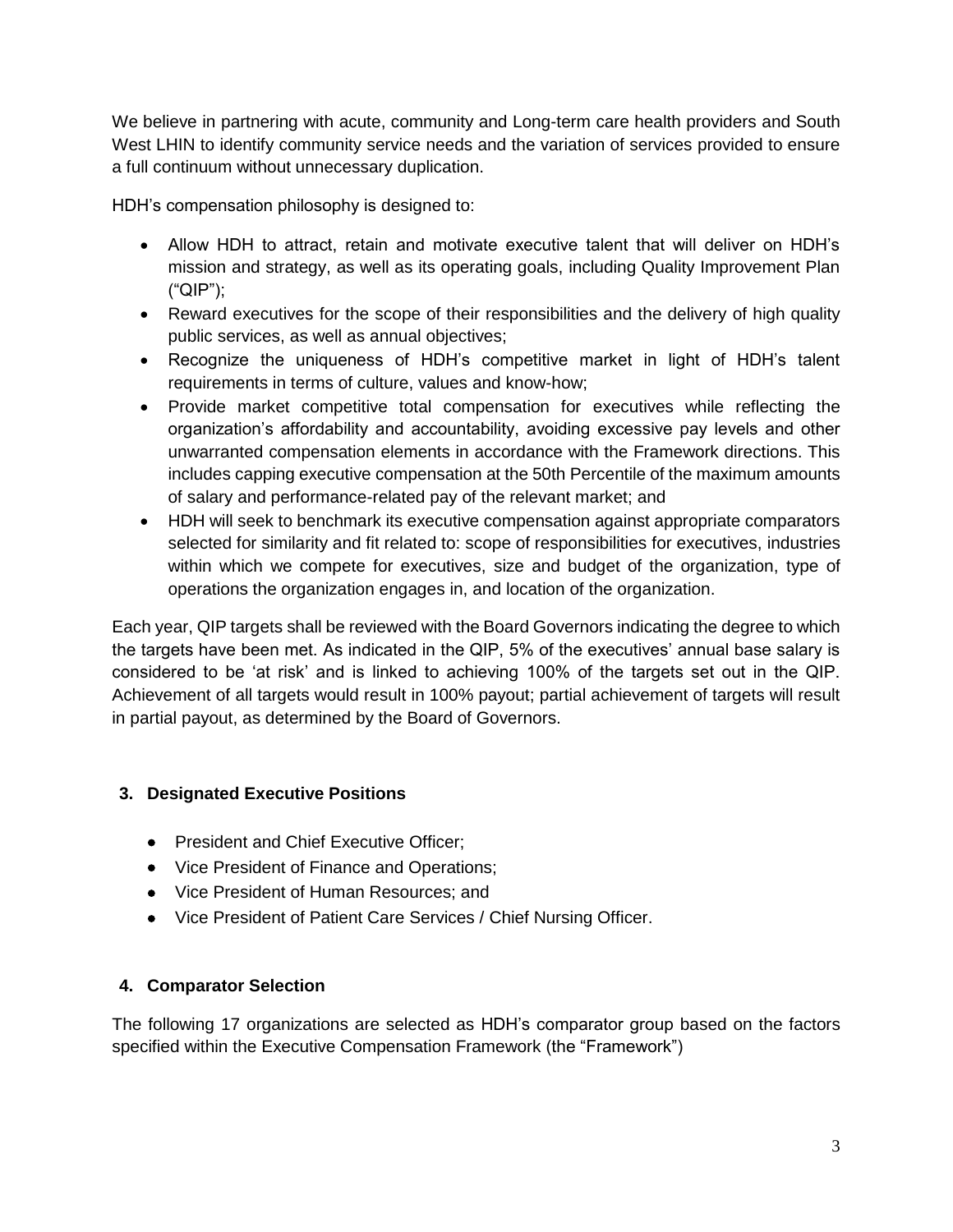1. Alexandra Hospital 2. Alexandra Marine and General Hospital 3. Almonte General Hospital 4. Bruce-Grey Catholic District School Board 5. Campbellford Memorial Hospital 6. Carleton Place and District Memorial Hospital 7. Dryden Regional Health Centre 8. Haldimand War Memorial Hospital 9. Huron-Perth Catholic District School Board 10. Listowel Wingham Hospital Alliance 11. Middlesex Hospital Alliance 12. Municipality of Grey Highlands 13. Renfrew Victoria Hospital 14. South Bruce Grey Health Centre 15. St. Francis Memorial Hospital 16. Tillsonburg District Memorial Hospital 17. Wellington Health Care Alliance

All the above selected organizations fulfill 3 or more of the following factors:

*Scope of responsibilities of the organization's executives:*

All selected comparator organizations have relevant number of comparable positions to each HDH executive position, that are similar with respect to essential competencies (knowledge, skills, abilities), and share similar levels of complexity and accountability

- *Type of operations the organization engages in*: The comparator group consists of 14 small community hospitals, 2 district school boards and 1 municipality
- *Industries within which the organization competes for executives:* All comparator organizations are BPS organizations within which HDH competes for designated executives
- *Size of the organization:*

The comparator group represents a balanced sample of organizations that are smaller and larger than HDH with respect to Annual Revenues, headcounts, inpatient volume and number of beds. We have included 2 district school boards and 1 municipality primarily due to competition for talent and location

 *Location of the organization:* Majority of the comparator organizations are in the region that HDH geographically competes for talent (same and surrounding LHINs)

HDH performed a comparative analysis within the comparator group and all positions were benchmarked against jobs with similar job titles and a similar nature of responsibilities and scope of portfolios.

The table lists the comparators used to benchmark each designated executive position -

| <b>Benchmark Titles</b>        |                                                                  |                                                                     |                                                    |                                                                                               |  |  |
|--------------------------------|------------------------------------------------------------------|---------------------------------------------------------------------|----------------------------------------------------|-----------------------------------------------------------------------------------------------|--|--|
| <b>Hospital Name</b>           | <b>President and</b><br><b>Chief Executive</b><br><b>Officer</b> | <b>Vice President of</b><br><b>Finance and</b><br><b>Operations</b> | <b>Vice President of</b><br><b>Human Resources</b> | <b>Vice President of</b><br><b>Patient Care</b><br><b>Services / Chief</b><br>Nursing Officer |  |  |
| Campbellford Memorial Hospital | President & CEO                                                  |                                                                     | Director, HR                                       | CNO                                                                                           |  |  |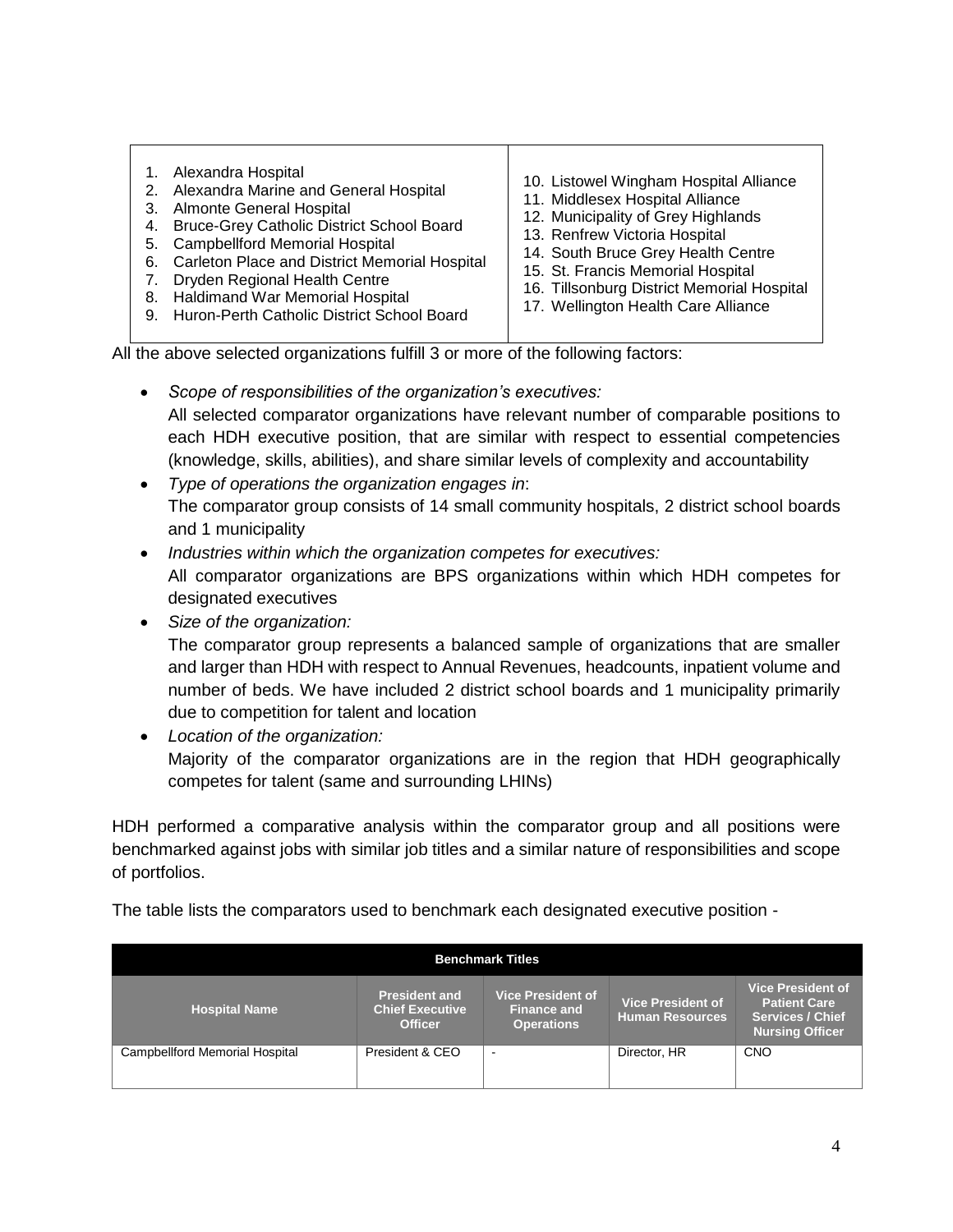| Dryden Regional Health Centre                        | CEO                               | <b>CFO</b>                                 | VP - HR/Support<br><b>Services</b>          | <b>VP</b> - Patient Care<br>Services / CNE           |
|------------------------------------------------------|-----------------------------------|--------------------------------------------|---------------------------------------------|------------------------------------------------------|
| Alexandra Marine and General Hospital                | President & CEO                   | VP, Cor. & Support<br>Services / CIO       | VP, Cor. & Support<br>Services / CIO        | VP, Clinical<br>Services / CNE                       |
| Listowel Wingham Hospital Alliance                   | President & CEO                   | <b>CFO</b>                                 | <b>CHRO</b>                                 | <b>VP Clinical</b><br>Services/CNE                   |
| <b>Haldimand War Memorial Hospital</b>               | President & CEO                   | VP & CFO                                   | $\blacksquare$                              | VP & CNO                                             |
| South Bruce Grey Health Centre                       | President & CEO                   | VP, Finance &<br><b>Corporate Services</b> | VP, Finance &<br><b>Corporate Services</b>  | CNO                                                  |
| Wellington Health Care Alliance                      | President & CEO                   | <b>CFO</b>                                 | <b>CHRO</b>                                 | <b>VP Patient Care</b><br>Services & CNE             |
| Alexandra Hospital                                   | President & CEO                   | VP/CFO                                     | <b>VP/CFO</b>                               | <b>VP/CNE</b>                                        |
| Middlesex Hospital Alliance                          | President & CEO                   | VP Finance & CFO                           | $\blacksquare$                              | <b>VP Clinical</b><br>Services & CNE                 |
| Almonte General Hospital                             | President & CEO                   | VP & CFO                                   | VP, Corporate<br><b>Support Services</b>    | VP,<br>Patient/Resident<br>Services & CNE            |
| <b>Carleton Place and District Memorial</b>          | President & CEO                   | VP Finance & CFO                           | $\blacksquare$                              | <b>VP Patient</b><br>Services & CNE                  |
| <b>Renfrew Victoria Hospital</b>                     | President & CEO                   | VP, Financial<br><b>Services</b>           | VP, Corporate<br>Services                   | VP, Patient Care<br>Services / CNE                   |
| <b>Bruce-Grey Catholic District School</b><br>Board  | $\Box$                            | Superintendent of<br><b>Business</b>       | Superintendent of<br><b>Human Resources</b> | $\overline{\phantom{a}}$                             |
| Huron-Perth Catholic District School<br><b>Board</b> | $\blacksquare$                    | Superintendent of<br><b>Business</b>       | <b>Executive Manager</b><br>of Empl. Rel.   | $\blacksquare$                                       |
| Municipality of Grey Highlands                       | $\blacksquare$                    | Chief<br>Administrative<br>Officer         | Chief<br>Administrative<br>Officer          | $\blacksquare$                                       |
| Tillsonburg District Memorial Hospital               | Shared with<br>Alexandra Hospital | Shared with<br>Alexandra Hospital          | Shared with<br>Alexandra Hospital           | Shared with<br>Alexandra Hospital                    |
| St. Francis Memorial Hospital                        | Shared with<br>Renfrew            | $\Box$                                     | $\overline{a}$                              | CNE - Director of<br><b>Patient Care</b><br>Services |

#### **5. Salary and Performance-related Pay Structure**

The results of the comparative analysis (based on section 4) were used to determine the maximum compensation that HDH executives may earn. The total cash compensation caps for all executives were established at the 50th percentile of the comparator market maximum total cash compensation (maximum base salary plus maximum performance-related pay).

Note: 5% of the Annual Base Salary is considered 'at-risk' (claw back model) and payout is subject to performance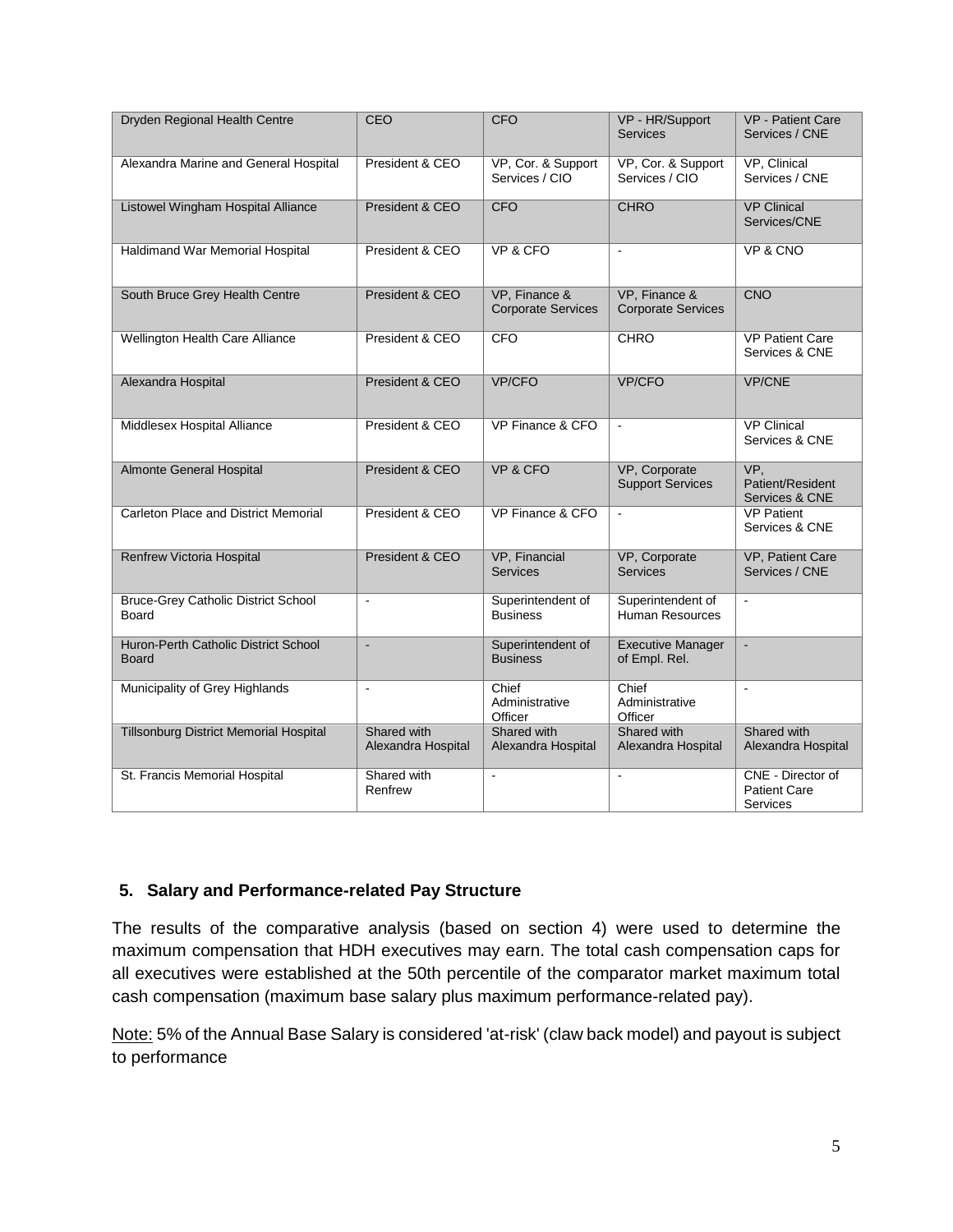| <b>Executive</b><br><b>Position</b>                                | <b>Salary Range</b><br><b>Minimum</b><br>$($)$ | <b>Salary Range</b><br><b>Maximum</b><br>$($)$ | <b>Salary and</b><br>Performance-<br>related<br>Pay Cap |
|--------------------------------------------------------------------|------------------------------------------------|------------------------------------------------|---------------------------------------------------------|
| <b>President and Chief Executive</b><br>Officer                    | \$169,314                                      | \$211,642.50                                   | \$211,642.50                                            |
| Vice President of Finance and<br>Operations                        | \$116,935                                      | \$129,928                                      | \$129,928                                               |
| Vice President of Human<br>Resources                               | \$116,541                                      | \$129,490                                      | \$129,490                                               |
| Vice President of Patient Care<br>Services / Chief Nursing Officer | \$119,138                                      | \$132,376                                      | \$132,376                                               |

#### Adjustments to the salary and performance-related pay cap

Once per pay year, pursuant to Regulations, HDH may increase the salary and performancerelated pay cap for a designated executive position by a rate that does not exceed the lesser of the following:

- The average rate of increase in salary and performance-related pay of the designated employer's non-executive managers for the most recent one-year period in respect of which HDH determined the salary and performance-related pay to be paid to the non-executive managers; and
- The public sector wage settlement trend in Ontario.

#### **6. Salary and Performance-related Pay Envelope**

HDH's salary and performance-related pay envelope for the Most Recently Completed Pay Year (2016/17) is \$520,202.

HDH has proposed a 5.0% maximum rate of increase to the envelope based on the factors outlined in section 3.3 of the BPSEC Framework Regulation. Although all the factors were considered, some factors were given more attention due to data availability and/or relative impact on HDH's executive compensation needs and organization-specific circumstances. The following factors were the primary determinants:

 *The financial priorities and the compensation priorities of the Ontario Government as indicated in the most recently published 2017 Ontario Budget:* Based on the 2016 Ontario Economic Outlook and Fiscal Review, transforming healthcare is one of the primary priorities for Ontario. HDH is honoured to be chosen as Studer Group's Canadian Organization of Distinction for the first half of 2017. This award shows HDH has demonstrated good outcomes over time and recognizes hard work and dedication to achieving clinical, service and operational excellence. HDH has been accredited twice with "Exemplary Status" demonstrating we are an innovative health care network. The proposed maximum rate of increase would allow HDH to attract, retain, and motivate executives that are critical to leading the delivery and execution of HDH's mandate in its LHIN.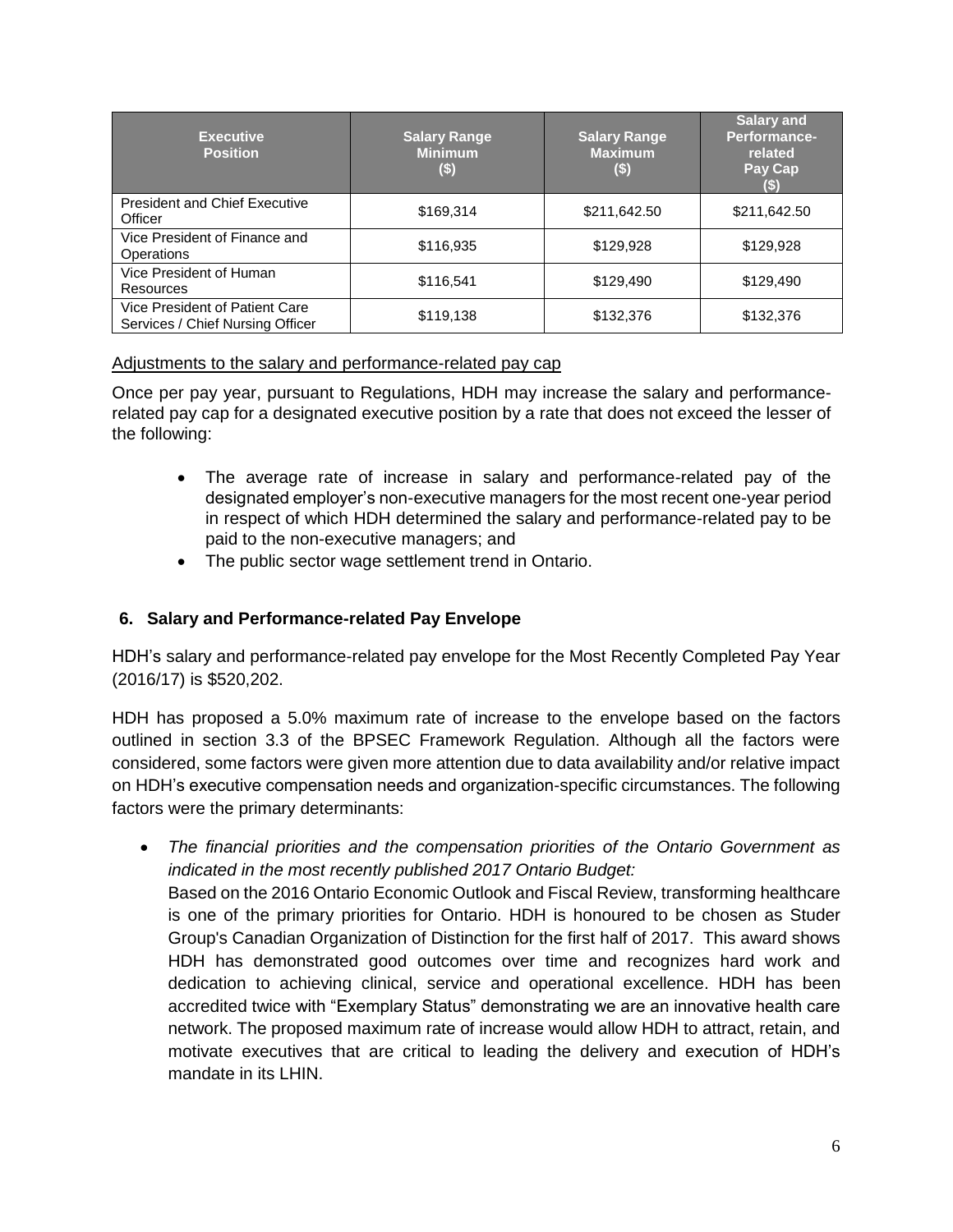- *Recent executive compensation trends in the part of the Canadian public sector and BPS that is in the industry within which the designated employer competes for executives*. Korn Ferry Hay Group's Executive Market Trends report indicates that executives in national broader public sector have received an average increase of approximately 1.9% annually to actual base salary between 2012 to 2017. HDH and other Ontario BPS organizations have maintained the same salaries for the last 7 years. The proposed maximum rate of increase of 5.0% will allow for the initial and future annual compensation adjustments needed to attract, retain and motivate the executive team, or address any internal/external inequities that may arise.
- Portion of operating budget used for executive compensation as compared to the *comparator organizations* HDH has made efforts to obtain data and analyze information regarding to this factor. However, at this time, this type of information is not readily available. We believe that our executive compensation portion with respect to our operating budget is well within the predicted benchmarking amounts of other hospital organizations.
- *The difference between the salary and performance-related pay range for executive positions and the salary and performance-related pay ranges for the employees or office holders who directly report to those positions.*

HDH believes that the proposed maximum rate of increase of 5.0% would allow the executives to receive reasonable increases over time, up to the maximum total cash compensation cap, while working towards reasonable pay gaps between the executives and non-executives, and aiming to alleviate further compression issues between executives and non-executives.

 *Significant expansion in the operations of the designated employer that is not the result of a significant organizational restructuring*

Recently, HDH got an approval from the MOHLTC to implement an own funds capital project to install a new Computer Tomography (CT) scanner to the diagnostic imaging departments services. The total estimated project cost is significant and includes purchase of the equipment and associated capital renovations.

The CT scanner is an additional service to be added to go along with the current X-ray and Fluoroscopy services.

HDH has also recently added two Restorative Care Unit (RCU) beds that will provide patients with extra time to recover from their hospital stay prior to going home. HDH's Surgical program and its complexities and Obstetrical program continues to grow as HDH offers all the modern conveniences associated with child birth, including family birthing rooms, epidurals, 24/7 Cesarean Section support, and midwives.

Considering this expansion, and growth, the proposed 5.0% maximum rate of increase will be essential to attracting, retaining, and motivating top executives to support HDH's future operating complexities.